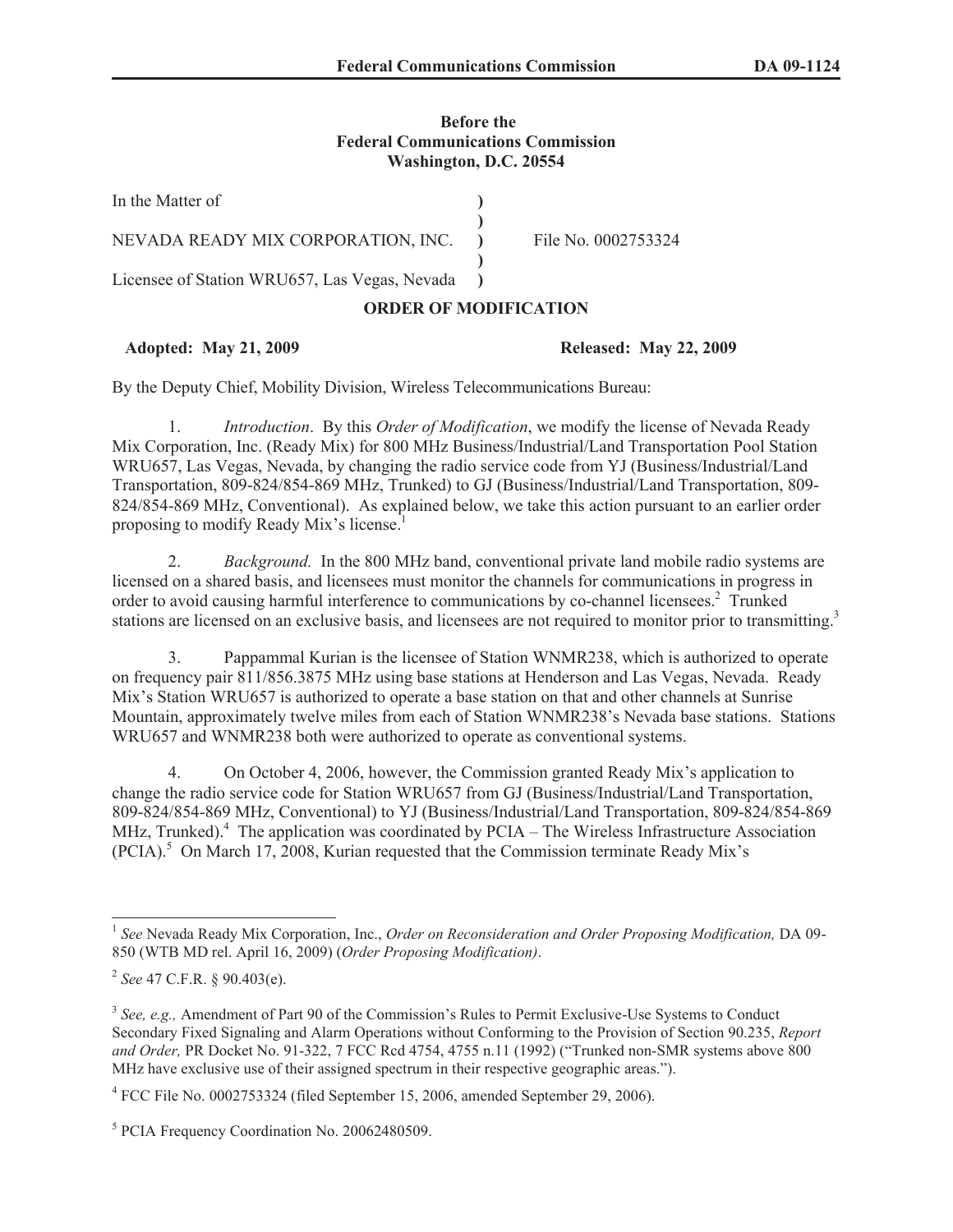authorization to use frequency pair 811/856.3875 MHz in its centralized trunked system.<sup>6</sup>

5. On March 21, 2008, the Wireless Telecommunications Bureau's Mobility Division (Division) directed PCIA to review its records, and demonstrate whether the coordination of Ready Mix's application was proper.<sup>7</sup> The Division stated that it appeared that because Ready Mix did not have exclusive use of frequency pair 811/856.3875 MHz in the Las Vegas area, Ready Mix's application to modify the license for Station WRU657 to authorize trunked operations may have been coordinated in error.<sup>8</sup> The Division therefore required PCIA to demonstrate that the coordination was in compliance with the Commission's rules and procedures or, if the coordination was defective, propose a resolution of the problem.<sup>9</sup> The Division also stated that license modification under Section 316(a)(1) of the Communications Act of 1934, as amended (the Act), might provide the appropriate vehicle for resolving the matter if Ready Mix were unwilling to modify its license voluntarily.

6. On April 17, 2008, PCIA responded to the Division, indicating that the coordination was defective because Station WRU657 did not have exclusive use of the frequency pair and the coordinator assumed incorrectly that the affected Station WNMR238 sites "were unprotected secondary sites and therefore not subject to the provisions for protection."<sup>11</sup> PCIA proposed that the matter be resolved by modifying the station class code for Station WRU657 to reflect conventional operation.<sup>12</sup> Consequently, we proposed to modify the license for Station WRU657, Las Vegas, Nevada by changing the radio service code from YJ (Business/Industrial/Land Transportation, 809-824/854-869 MHz, Trunked) to GJ (Business/Industrial/Land Transportation, 809-824/854-869 MHz, Conventional).<sup>13</sup>

7. *Discussion*. The *Order Proposing Modification* was released on April 16, 2009. Ready Mix did not protest the proposed modification of its license within the requisite thirty-day time frame.<sup>14</sup> Accordingly, Ready Mix is deemed to have consented to the proposed modification. Based on the record before us, we conclude that it is in the public interest to modify Ready Mix's station license for 800 MHz Business/Industrial/Land Transportation Pool Station WRU657, Las Vegas, Nevada by changing the radio service code from YJ (Business/Industrial/Land Transportation, 809-824/854-869 MHz, Trunked) to GJ (Business/Industrial/Land Transportation, 809-824/854-869 MHz, Conventional).

7 *See* Letter dated March 21, 2008, from Scot Stone, Deputy Chief, Mobility Division, Wireless Telecommunications Bureau, to Don Andrew, Personal Communications Industry Association.

8 *See id.* at 2.

9 *See id*.

<sup>10</sup> *See id*.

<sup>&</sup>lt;sup>6</sup> See Opposition to Amendment of Call Sign WRU657, Request to Delete Frequency 856/811.3875 from Call Sign WRU657 and Initiate License Revocation Proceedings Against Nevada Ready Mix Corporation (filed March 17, 2008) (Request) at 3. On March 26, 2008, Ready Mix filed an opposition and a motion to dismiss the Request. *See*  Nevada Ready Mix Corporation, Opposition and Motion to Dismiss (filed March 26, 2008).

<sup>&</sup>lt;sup>11</sup> *See* Letter dated April 17, 2008, from Don Andrew, Director, Frequency Coordination Services, PCIA, to Stana Kimball, Wireless Telecommunications Bureau, at 1 (PCIA Letter). On May 5, 2008, Ready Mix filed comments to PCIA letter. *See* Letter dated May 5, 2008, from Nathaniel J. Hardy, Esq., Wood, Maines & Nolan, P.C., to Stana Kimball, Wireless Telecommunications Bureau. On May 15, 2008, the Commission received Kurian's response to Ready Mix's letter. *See* Letter dated May 8, 2008, from Pappammal Kurian to Stana Kimball, Wireless Telecommunications Bureau. Additional correspondence was received from Kurian on July 14 and August 20, 2008. *See* Letter from Pappammal Kurian to Secretary, FCC (received July 14, 2008); Letter dated August 10, 2008, from Pappammal Kurian to Secretary, FCC (received August 20, 2008).

<sup>12</sup> *See* PCIA Letter at 2.

<sup>13</sup> *See Order Proposing Modification,* DA 09-850 at ¶ 13.

<sup>14</sup> *See* 47 C.F.R. § 1.87(g)(1).